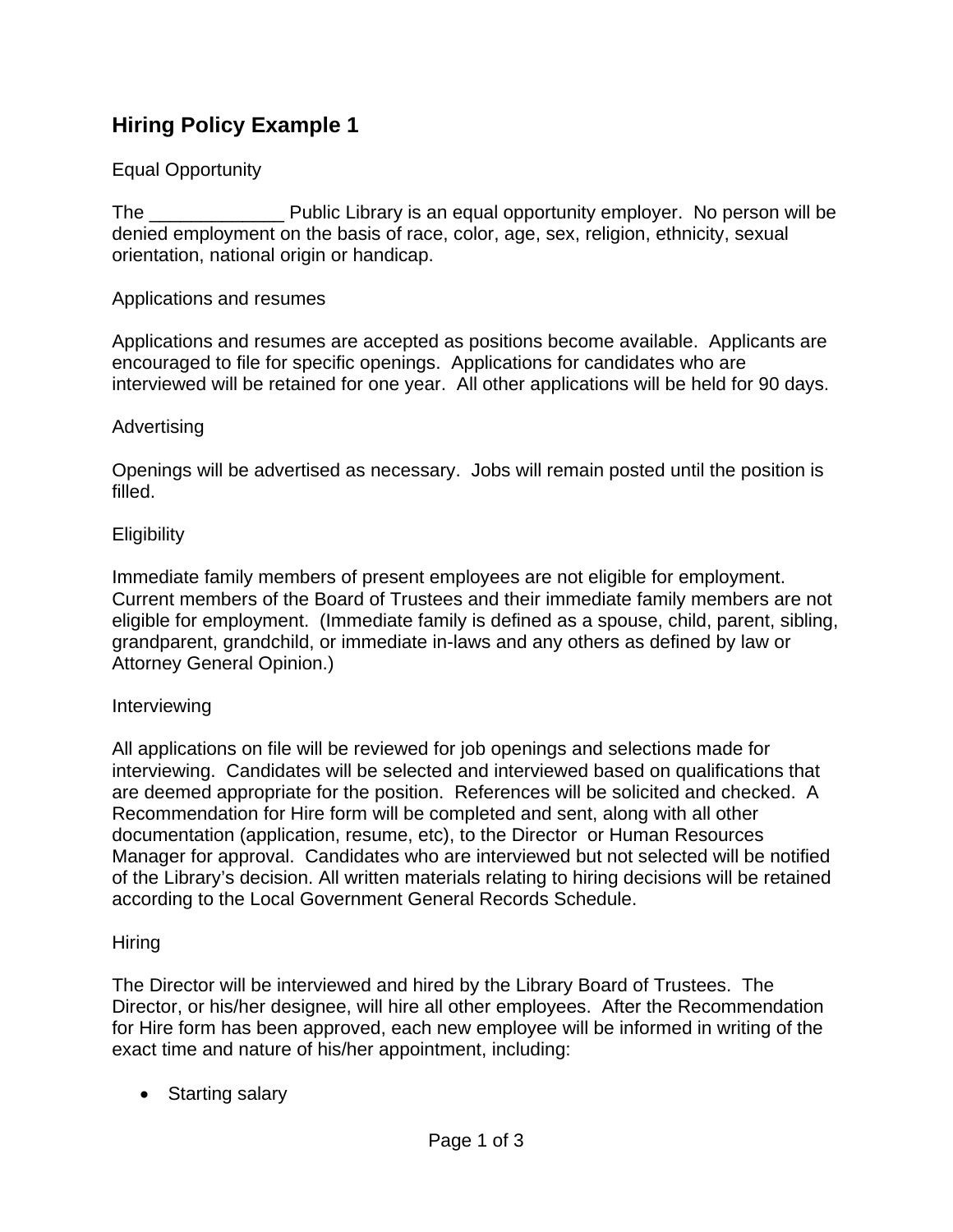- Starting date
- Anniversary date for evaluations
- Date that the introductory period will end
- Any other special arrangements made with the employee regarding employment

This letter of offer will be retained in the employee's personnel file along with all other application documentation.

# Background Checks

The Library will ask for a background check of all new employees. The form authorizing this check should be signed by the employee and returned to the Business Office along with the letter of offer. Employment will be contingent on a satisfactory background check. Background checks will be placed in the employee's personnel file.

The Library may conduct background checks of any current employee at any time as allowed by law.

## Initiating Payroll

After an employee has been hired, the Business Office will send a packet to the employee which contains:

- W-4 (Federal Withholding authorization)
- K-4 (Kentucky Withholding authorization)
- I-9 (proof of citizenship)
- Applicable benefits forms (insurance, etc)
- Orientation checklist
- Personal Information Sheet

These forms should be returned to the Business Office along with a copy of supporting documentation required for the form I-9. No paycheck will be issued until all documentation has been returned to the Business Office.

## At Will Employment

All employees are considered "at will." The employee may terminate his/her employment at any time and the Library may do the same.

# **Hiring Policy Example 2**

The library director is appointed by and responsible to the library board. The director hires all other employees.